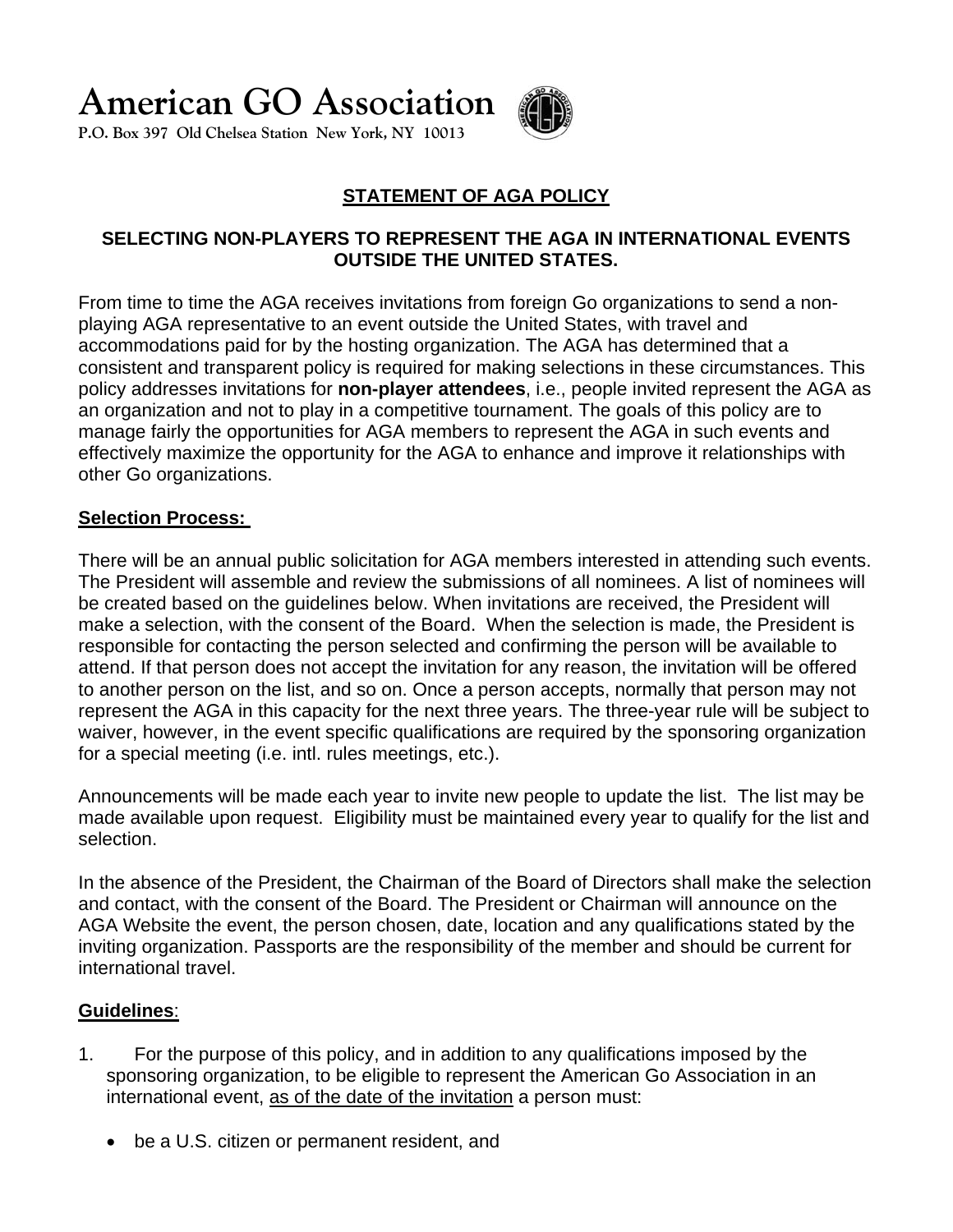- have been a full, paid-up AGA member for the last three or more consecutive years prior to that date, and
- be at least 21 years of age.

2. Any AGA member may nominate any other AGA member that meets the above criteria, including him or herself, for consideration. Nominations must be in writing, include the necessary information and be sent to the President of the AGA within 30 days of the annual solicitation announcement.

3. Among the nominees that meet the criteria above, selection will be determined based on the nature of the event, the experience of the nominees in international or representational events, and the quality and length of service to the AGA. Quality and length of service to the AGA relate to, but are not limited by:

- Continuous and meaningful support for the AGA as an organization through active and regular participation in AGA administration, promotion, events and business;
- Continuous and meaningful support for AGA chapters through activities that increase the number of AGA chapters, expand local chapter activities, or expand chapter services;
- Continuous and meaningful support for AGA members through activities that increase AGA membership, and provide or expand membership benefits and services;
- Continuous and meaningful promotion of GO in the United States through regular participation in events that effectively publicize the game to non-members, or bring greater attention and visibility to the AGA and its goals.

4. On occasion, the sponsoring organization will require the representatives to have certain qualifications. In such cases, if these qualifications are mandatory, only the nominees who meet the AGA criteria AND the additional qualifications will be considered eligible to attend. Sometimes the sponsoring organization specifically requests that the representative be the AGA President. In that case, the President shall be the primary choice, but may decline if it is in the best interests of the AGA, and choose another person using the above guidelines.

5. On occasion, the sponsoring organization will request specific individuals by name, other than the President. Every effort will be made to accommodate such requests. However, if the individual has had such a trip within the prior three years, or does not meet the eligibility criteria of the AGA or the sponsoring organization, then the AGA will request permission to send an alternative person and the above guidelines will be used.

# **Duties of Person Selected**

1. The person chosen shall –

a. represent the AGA appropriately and perform all official and ceremonial duties required while attending the event;

b. abide by any rules or instructions of the AGA or the hosting organization;

c. advance the interests of the AGA at the event and act for and on behalf of any AGA players attending the event;

d. not engage in personal business while representing the AGA; and

e. send to the AGA President for publication, within two weeks of return, a report on the experience describing what occurred, the role the person played, significant business that took place during the event and how such events benefit the AGA.